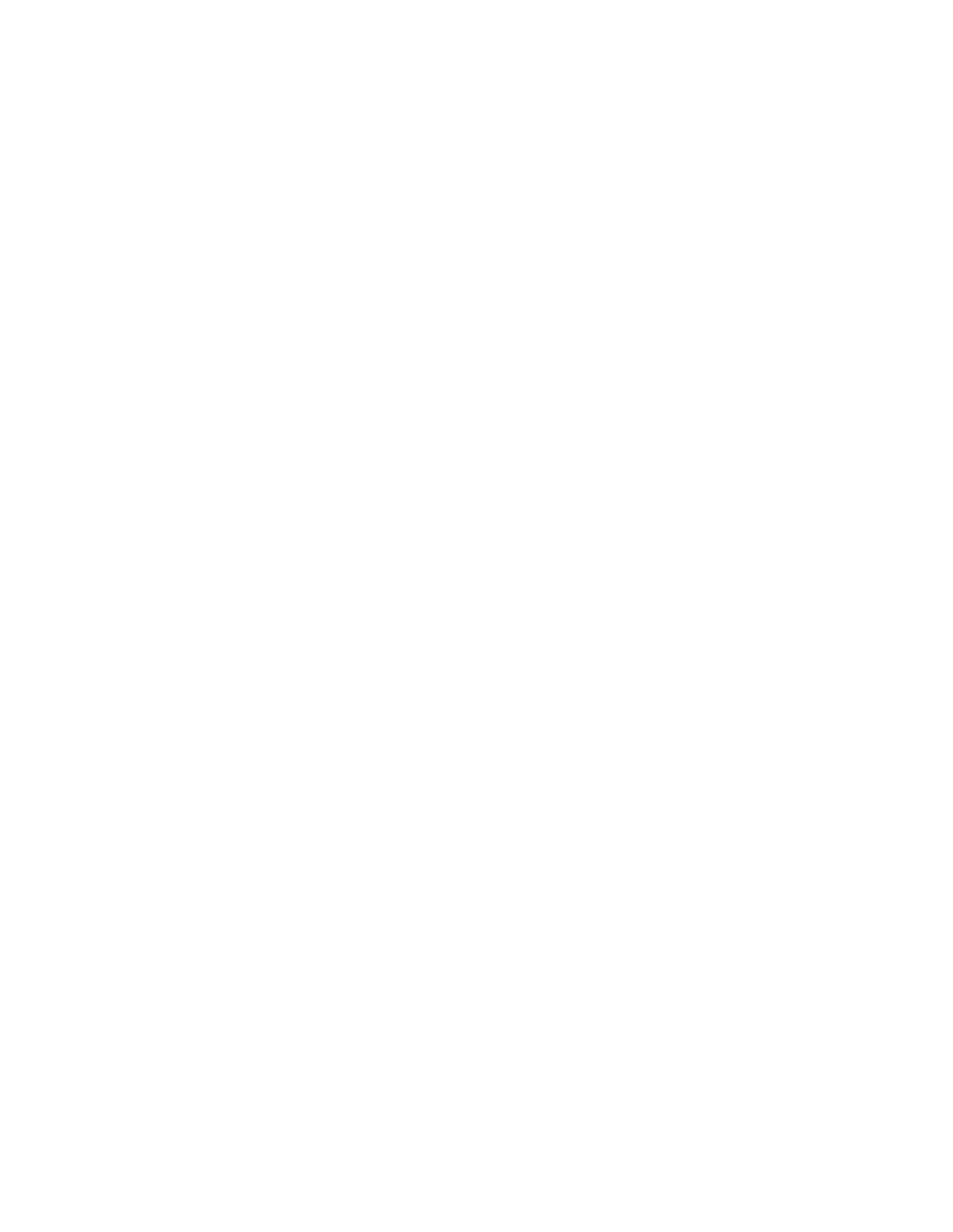## **Table of Contents**

| <b>Overarching Goals for the Clinical Experience</b><br>Licensure Code of Professional Conduct for Ohio Educators | 1              |
|-------------------------------------------------------------------------------------------------------------------|----------------|
| <b>Professional Behavior</b>                                                                                      | $\overline{2}$ |
| Conduct unbecoming                                                                                                |                |
| <b>Definition of Terms</b>                                                                                        |                |
|                                                                                                                   |                |
| <b>The Clinical Experience Program</b>                                                                            | 3              |
| General Guidelines/Course Objectives.                                                                             | 4              |
| Professional Content Standards.                                                                                   |                |
| Attendance                                                                                                        |                |
| <b>Teacher Professionalism</b>                                                                                    |                |
| Lesson Planning                                                                                                   | 5              |
| Reflection                                                                                                        |                |
| Conferences                                                                                                       |                |
| Seminars                                                                                                          |                |
| <b>Course Load/Work</b>                                                                                           |                |
| <b>Expectations of the Personnel</b>                                                                              | 5              |
| <b>Interns</b>                                                                                                    | $5 - 7$        |
| <b>Clinical Educators</b>                                                                                         | 8              |
| <b>University Liaisons</b>                                                                                        | 9              |
| Principals                                                                                                        | 10             |
| <b>Intern Evaluation</b>                                                                                          | $10 - 11$      |
| <b>Other Related Information</b>                                                                                  | 11             |
| Ohio Standards for the Teaching Profession Evaluation Forms and Mentoring                                         |                |
| <b>Ohio Assessment for Educators</b>                                                                              |                |
| Applying for a Teacher License                                                                                    | $11 - 12$      |
| Time Limit for Licenses/Endorsements Applications                                                                 |                |
| Applying for a Teaching Position                                                                                  |                |
| <b>Policies &amp; Procedures Governing Removal from Clinical Experience</b>                                       | 13             |
| Ability to Perform Teacher Performance Responsibilities                                                           | 14             |
| Reasonable Academic Accommodations                                                                                |                |
| Application for a New Field Placement                                                                             |                |
|                                                                                                                   |                |

# **Clinical Roles & Required Best Practices 15**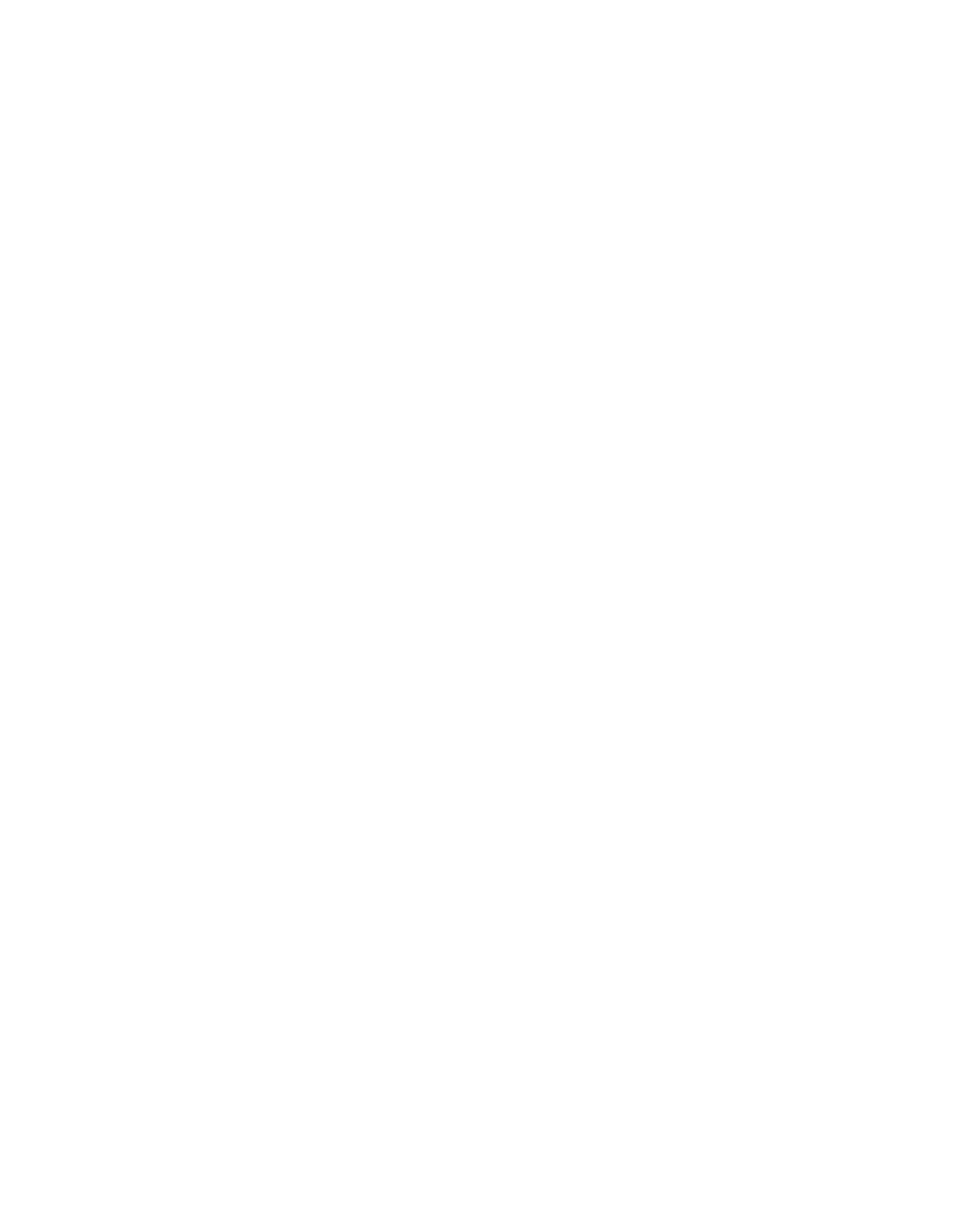#### **Overarching Goals for the Clinical Experience**

The School of Education and Health Sciences in conjunction with the University of Dayton's Habits of Inquiry & Reflection document has adopted a school wide theme of "Building Learning Communities through Critical Reflection." The conceptual framework of the School of Education and Health Sciences **embraces diversity** for the promotion of social justice, and engages in **building a community** where the faculty model and interns develop as **scholar practitioners** who engage in **critical reflection**. All four outcomes are addressed in this clinical experience.

The University of Dayton's Teacher Education Programs have adopted a theme that is integrated throughout our entire program of study. The theme of "Teacher as Reflective Decision Maker in a Pluralistic Society" is an appropriate choice, considering that the complex needs of students from many different backgrounds demand that teachers have as much preparation for this challenge as possible.

The School of Education and Health Sciences and the Teacher Education Programs have adopted these themes in accordance with the university's Marianist Mission Statement, which encourages students to take an active role in improving the state of the larger community. This attitude is encouraged when professors and teachers embrace and model qualities of character embodied in the Marianist tradition. These values, found as well in all classrooms, include respect, acceptance, empathy, authenticity, service, compassion, a sense of humor, expectancy of good, concern for the total development of the child and a commitment to be professional minded. The characteristics of a Marianist education; educate for formation in faith, provide an integral quality education, educate in family spirit, educate for service, justice and peace, and educate for adaptation and change are integrated throughout your University of Dayton education, and may also become a part of your educational philosophy as a teacher.

This experience supports the Ohio Standards for the Teaching Profession (OSTP), which includes knowledge, skills, and performances addressing: Students, Content, Assessment, Instruction, Learning Environment, Collaboration and Communication, and Professional Responsibility and Growth. The experience also aligns with the department's standards, which are based on the InTASC (Interstate New Teacher Assessment and Support Consortium) Standards, and as such prepares beginning teachers to think about teaching and student learning. This is especially effective when considering and assessing the individual needs of students in a diverse student population.

## **Licensure Code of Professional Conduct for Ohio Educators**

- 1. Educators behave in a professional manner, realizing that one's actions reflect directly on the status and substance of the profession.
- 2. Educators maintain a professional relationship with all the students at all times, both in and out of the classroom.
- 3. Educators accurately report information required by the local board of education or governing board, state education agency, federal agency or state or federal law.
- 4. Educators adhere to federal, state and local laws and statues regarding criminal activity.
- 5. Educators comply with state and federal laws related to maintaining confidential information.
- 6. Educators serve as positive role models and do not use, possess or unlawfully distribute illegal or unauthorized drugs.
- 7. Educators ensure school property, public funds or fees paid by students or the community are used in the best interest of students and not for personal gain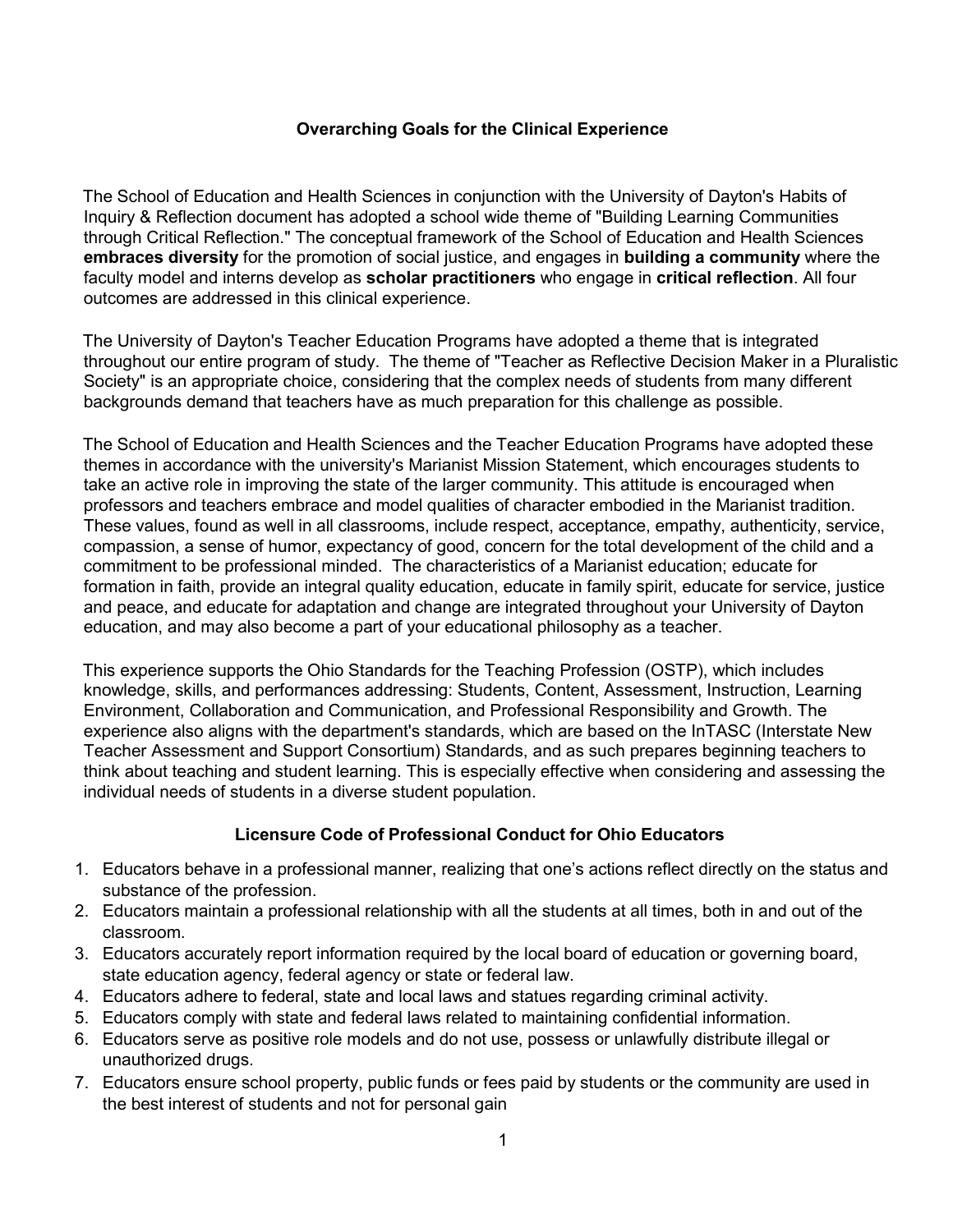- 8. Educators fulfill all the terms and obligations in their employment contracts.
- 9. Educators use technology in a responsible manner and safeguard the electronic devices and dataentrusted to them.

#### **Professional Behavior**

Educators shall behave as professionals, realizing their actions directly reflect on the status and substance of the teaching profession.

An educator serves as a positive role model to both students and adults and is responsible for preserving the dignity and integrity of the teaching profession and for practicing the profession according to the highest ethical standards.

**Conduct Unbecoming** to the profession includes, but is not limited to, the following actions:

- a) Failing to adhere to the Licensure Code of Professional Conduct for Ohio Educators.
- b) Assisting another in committing an act of conduct unbecoming as described in the Licensure Code of Professional Conduct for Ohio Educators.
- c) Having a continuing physical or mental inability, incapacity or addiction that significantly impacts the educator's ability to carry out his or her professional responsibilities and renders the educator incapable of safely maintaining the care, custody and control of students.
- d) Committing any violation of state or federal laws, statutes or rules, although the conduct may have resulted in a criminal charge, indictment, prosecution or convention. (Except as noted in Principle 6(b), this does not include traffic violations.)
- e) Disparaging a colleague, peer or other school personnel while working in a professional setting (teaching, coaching, supervising or conferencing) on the basis of race or ethnicity, socioeconomic status, gender, national origin, sexual orientation, political or religious affiliation, physical characteristics, age, disability or English language proficiency.
- f) Sexually harassing any student, minor or adult in the school community.
- g) Failing to complete criminal background check as required by the state or federal law.
- h) Violating local, state or federal procedures related to the security of standardized tests, test supplies or resources.
- i) Being disciplined by another state educational entity or other professional licensing board or entity for unethical conduct.
- j) Committing an act of academic dishonesty (for example plagiarism, falsification, fabrication, sabotage or cheating in an academic setting).
- k) Engaging in nepotism as prohibited by local, state or federal law.

## **Definition of Terms:**

Clinical Educators – Licensed practitioners in P-12 schools who provide instruction, supervision, and direction for interns during field-based assignments.

Clinical Experience –The internships that provide interns with an intensive and extensive culminating activity. Interns are immersed in the learning community and are provided opportunities to develop and demonstrate competence in the professional roles for which they are preparing.

Clinical Experience Coordinator – The faculty responsible for coordinating the clinical experience for individual licensure programs.

Intern – An individual under the supervision of a liaison and a clinical educator immersed in their preservice clinical experience.

Liaison – Higher education faculty responsible for instruction, supervision, and assessment of interns during field experience and clinical practice.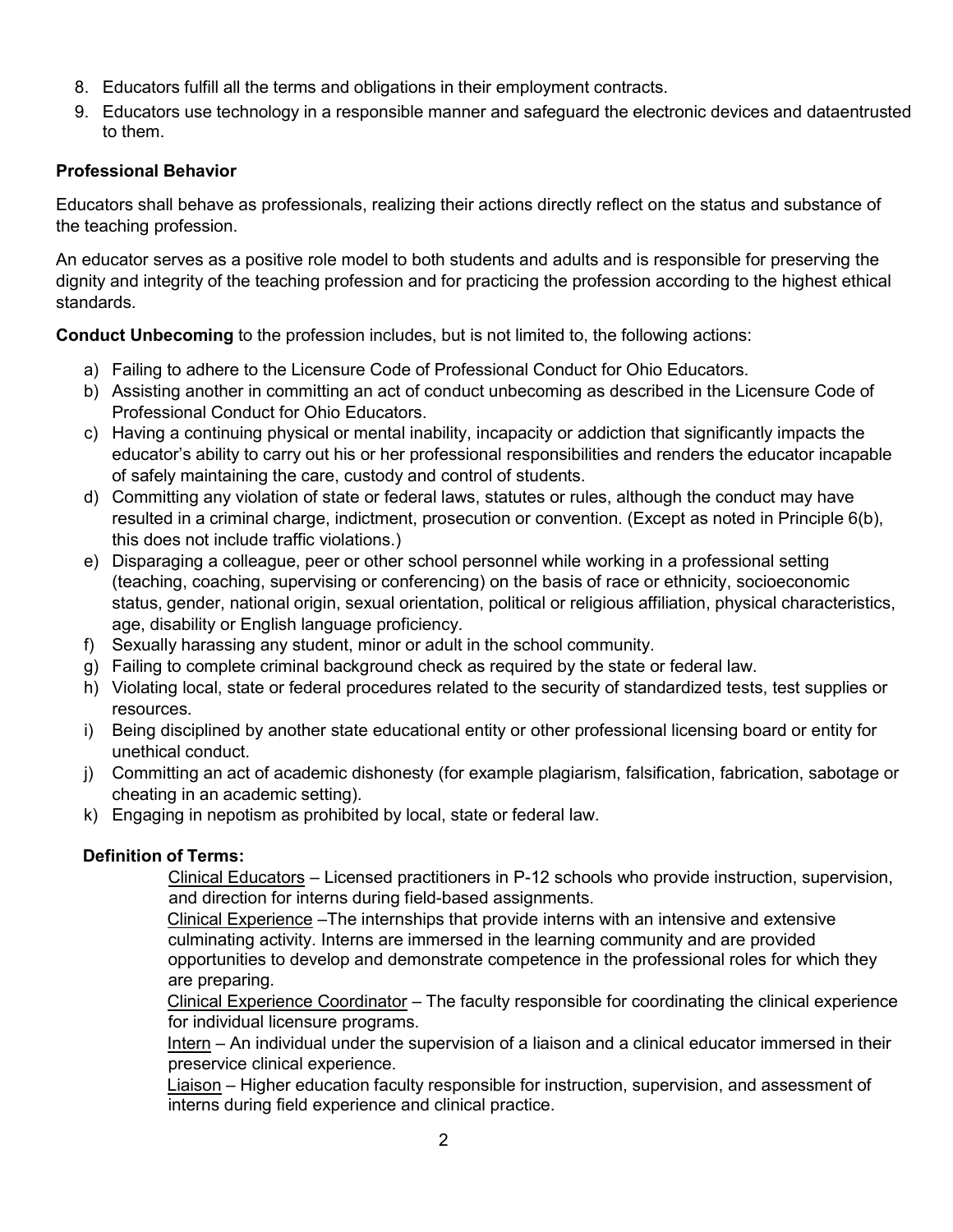#### **The Clinical Experience Program**

The clinical experience internship year is a guided experience to prepare individuals for the profession of teaching. It is an opportunity to work under the mentorship of a qualified teacher who has had at least three years of successful teaching experience. Initial licensure clinical experience may extend over an entire semester or some portion of a semester, depending upon the prior experience of the intern. Program faculty may extend the clinical experience.

- Interns are required to complete their clinical experience in the Miami Valley
- Interns must complete and have a clear BCI& I and FBI background check before their clinical experience
- Interns will not be permitted to complete their clinical experience in the district where they graduated
- Interns will not be permitted to complete their clinical experience in a district where family members attend, teach or are employed in the school district

#### **General Guidelines & Course Objectives for the Clinical Experience**

The intern transitions through the developmental stages of observer, participant, co-teacher, and finally, teacher. These roles are not discrete. Interns continue to observe throughout the experience and will be participating by the second week of the semester. Each licensure program may share specific guidelines for implementation of the different aspects of the clinical experience.

Observation. Observation is an active and on-going process. The intern must observe with a clear purpose in mind: where materials are kept, classroom management techniques, how individual students respond to the teacher, what motivates students, etc. It is important to record observations. Observations should extend into classes taught at grade levels or in subject fields other than those of the clinical educator. The intern should become thoroughly acquainted with the students, school, administrative routine, and the school's community. (OSTP 1, 2, 3, 5, 6 & 7)

Participation. The intern is expected to observe and participate actively in the classroom situation in accordance with the clinical educator's schedule. Participation may include helping individual students who are having difficulties; monitoring small groups; assisting with routine tasks; keeping records; preparing teaching materials; checking written work; preparing and using technology; and supervising in the hall, lunchroom, library, and playground. Usually, it is better for the intern to be given responsibility for participating in some activity with the entire group (during a brief period) no later than the end of the first week. (OSTP 1, 2, 3, 5, 6, & 7)

Co-Teaching. The intern should consider co-teaching for a period of time with the clinical educator before assuming the principle role of teacher. Co-teaching will assist the intern in making the transition between participation and full responsibility teaching. (OSTP 1, 2, 3, 4, 5 & 7)

Teaching. The intern should assume the principle role of teacher at a time determined jointly by the intern, the clinical educator, and the liaison. It is expected that, through gradual induction, the intern will assume complete responsibility by the end of the assignment. The timeline for assuming the teaching responsibility should be established no later than the second week of the experience. This responsibility should be assumed gradually, culminating in full responsibility. Each licensure program and individual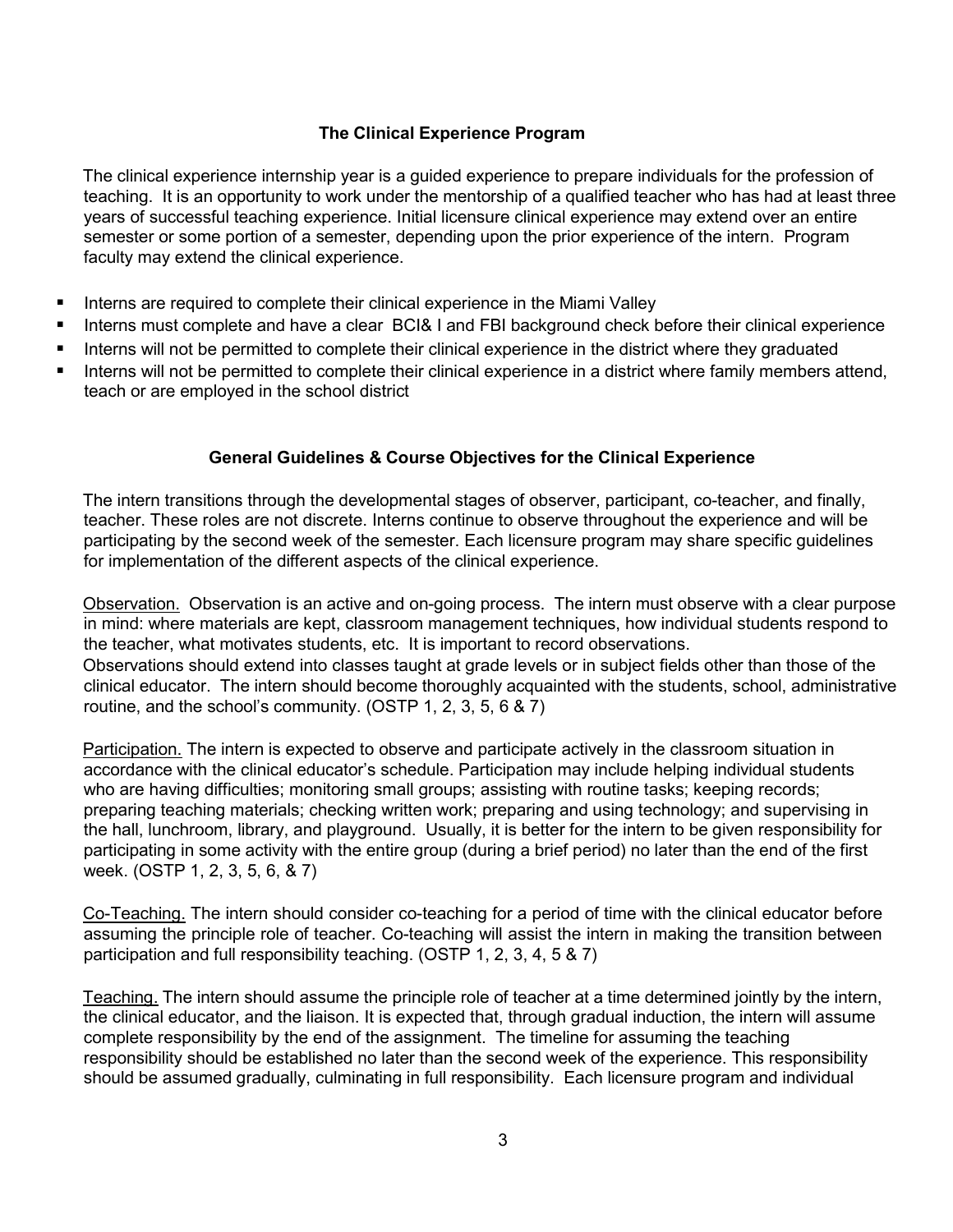placement varies; therefore, it is best to check the specifics of this requirement with your licensure coordinator. (OSTP 1, 2, 3 & 4)

#### **Professional Content Standards**

During the clinical experience, interns must be assessed utilizing the various professional content standards. .Liaisons will share these assessments with clinical educators.

#### **Attendance**

Undergraduate and post baccalaureate interns are expected to complete a full semester (15 weeks) as required by the State of Ohio. Interns must make up all absences. **However, you should be aware that performance competence is the final determinant of length of the clinical experience.** Interns must earn a satisfactory evaluation to be recommended for licensure.

Interns are expected to be present in the school each day the assigned school is in session. Attendance is expected except in the case of personal illness or emergencies. The intern must contact the school, clinical educator, and liaison if it is necessary to be absent.

In case of extended (absence from your regularly scheduled placement experience for more than 3 days) and/or unexcused absences (includes any reason for missing your field that has not been mentioned and/or approved by your program coordinator and/or university liaison, and/or no prior arrangements have been made), the intern must notify the Education Field Office. The review team comprised of the Education Field Office personnel and the Senior Year Internship Experience Coordinator will consider three alternatives: 1) extend the clinical experience an appropriate length of time; 2) ask the intern to withdraw and re-enroll in a later term; 3) withdraw the intern from their clinical experience and the program. The decision of the review team will be communicated to the liaison, who will notify the student of the decision.

It is the School of Education and Health Sciences Profession's policy that interns follow the calendar of the assigned school. In the event that school and university holidays do not coincide, interns observe the schedule of the school system. This includes the school's spring recess. (OSTP 7)

## **Teacher Professionalism**

The intern should acquire an understanding of all of the expectations of teaching. It is important for the intern to learn about record keeping, evaluation, correspondence with families, and other aspects of teaching directly from the clinical educator. Mentoring conversations about the many dimensions of teaching, held after school, should be limited to one or two times per week and arranged at the convenience of both the teacher and the intern. It may be helpful to arrange for one consistent day each week to work after the regular school day. Exceptions are opportunities to attend family conferences, faculty meetings, professional development experiences, athletic or other extra-curricular activities sponsored by the school. (OSTP 6, 7)

## **Lesson Planning**

The intern must become familiar with the students' background knowledge and experiences prior to preparing lessons for the students. It is equally as important to have a thorough understanding of curriculum and the instructional plan of the entire year (past, present and future) before writing lesson and unit plans. It is expected that the intern will prepare daily lesson plans and submit them to the clinical educator prior to teaching for feedback and approval before proceeding with teaching the lessons.

The intern must incorporate learning objectives that are appropriate for all of the students. The plan must also include teaching methods, activities, instructional materials and evaluation strategies that are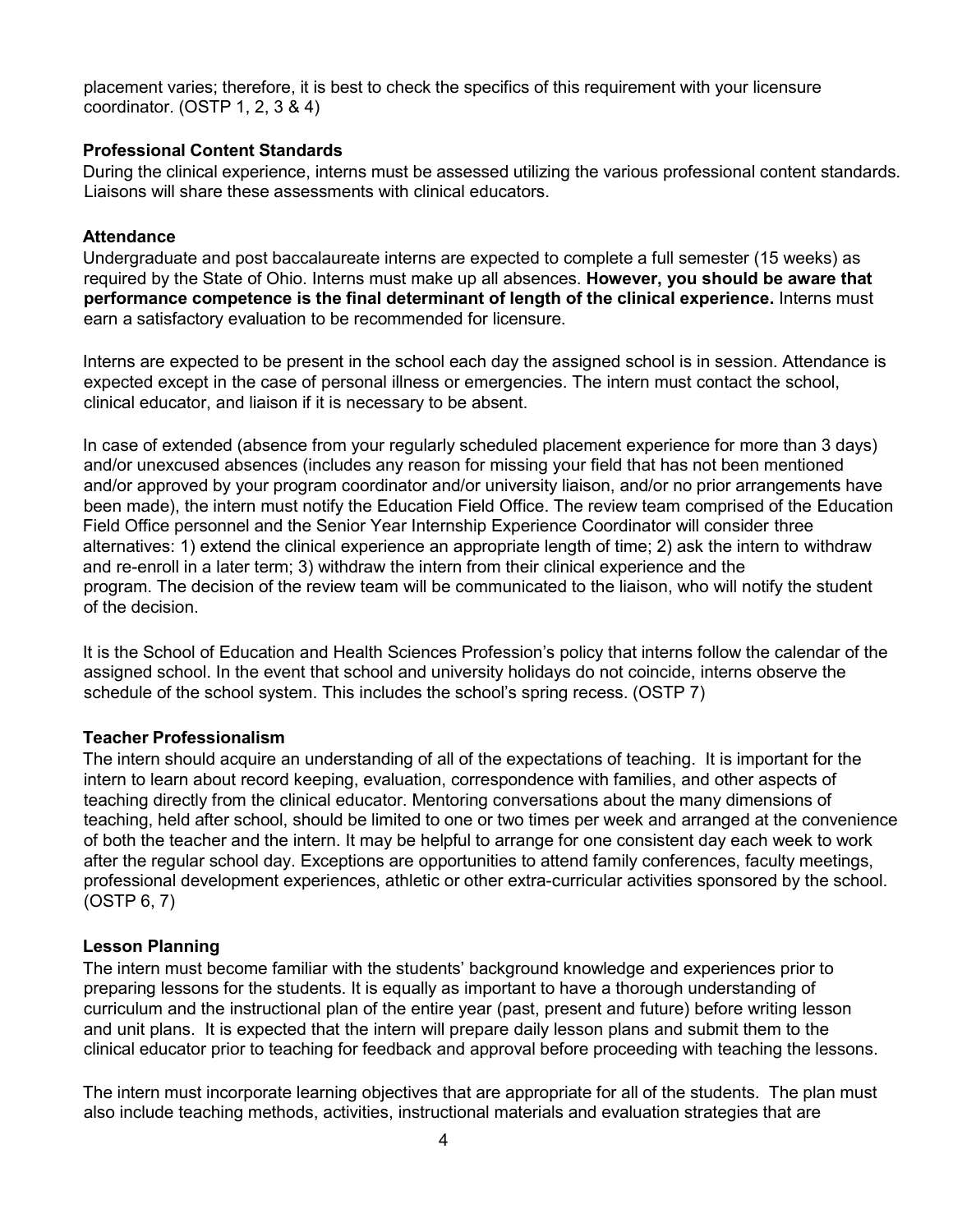aligned with the objectives of the lesson. The intern is expected to maintain a file of daily lesson plans and make it available to the liaison when visits to the class are made. Lesson plan formats provided by the university are to be used during observation. (OSTP 1, 2, 3, 4, 5)

#### **Reflection**

In keeping with the departmental theme, of "Teacher as a Reflective Decision Maker in a Pluralistic Society," the intern will be required to reflect on lessons taught. The intern may be required to keep a reflective journal. (OSTP 7)

#### **Conferences**

Conferences should be held weekly between/among intern and clinical educator in an appropriate setting. These discussions may be about a variety of topics: school philosophy, policies and procedures; professional ethics; planning and preparation; individual needs of students; curriculum; teaching materials; methods; evaluation; the community and parental participation in the school program; continuous self-reflection and evaluation; and cooperative assessment of the internship experience by clinical educator and intern.

The clinical educator and liaison should confer and document intern growth periodically because they share responsibility for mentoring the intern. (OSTP 6)

#### **Clinical Experience Seminars for Interns**

Interns are required to attend all seminars, both Education Field Office and program-specific seminars. A schedule of the seminars is available at the beginning of the semester. This schedule should be shared with the clinical educator so they are aware if the intern may need to be excused in order to be prompt for the seminars. (OSTP 6, 7)

#### **Course Load and Work**

All interns are to follow their school faculty's contracted hours. If additional course work is required, interns should not carry more than one additional course with their clinical experience. If interns need to work during their clinical experience, work hours must be limited so as not to interfere with a successful clinical experience. The intern should notify the clinical educator and liaison if taking a course during this semester or work needs to be continued. (OSTP 7)

## **Expectations of the Intern**

The intern realizes the opportunity that will be provided learning from the expert mentoring of a veteran teacher. This is a privilege for the intern and should be so regarded. As the principle beneficiary of the efforts of all persons involved in the clinical experience program, the intern is responsible for:

## *Orientation*

- Learning students' names
- Demonstrating various classroom management strategies
- Acquainting the clinical educator with any personal background, health considerations, interests, and ambitions not on the *Personal Data Record* that is provided when the assignment is made
- Completing a medical card and wear it every day on the UD ID lanyard or school ID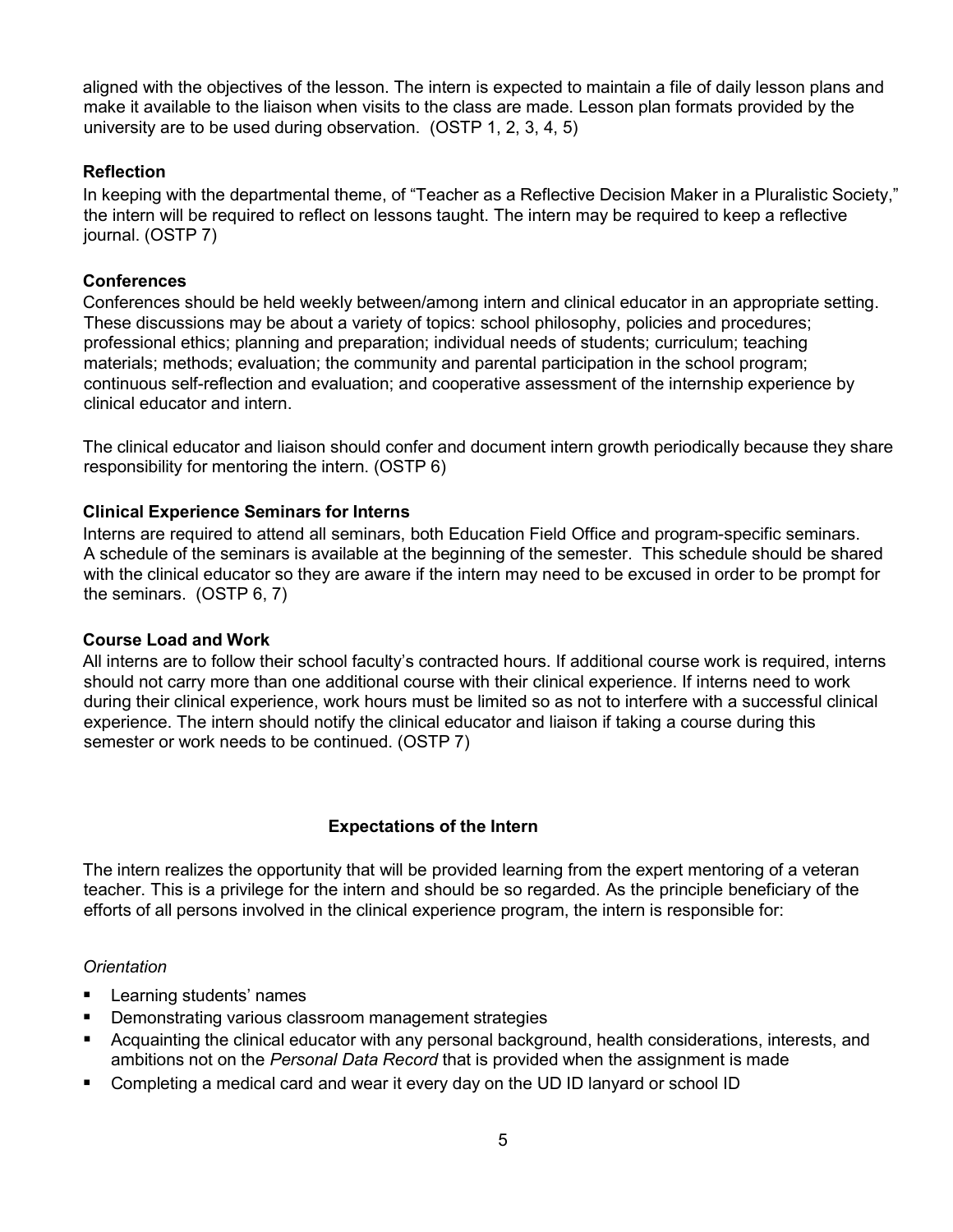- Observing the time and holiday schedule of the school
- All interns are expected to know and follow the university's and their designated placement's protocol for health emergencies such as Covid-19. This includes things such as masking, testing, quarantine, line of reporting, and vaccination. Interns must stay in communication with their liaison and program coordinator in case of any positive notifications for Covid-19 and the procedures that must be followed for their designated school
- Emotional support dogs/animals are not permitted to be at clinical experiences just like they are not permitted in the academic setting. Please refer to the university's "Animals on Campus" policy for further information

## *Instruction*

- Becoming familiar with the long-range and unit plans used by the clinical educator
- Being prepared to take over the class at any time, without warning
- Completing daily lesson plans including various teaching techniques, student groupings, appropriate modifications and use of technology. This also includes differentiating in accordance to individual student plans and accommodations. All lesson plans must be made available to the clinical educator for input and suggestions

#### *Assessment and Evaluation*

- Keeping a written reflection and evaluation of one's own work as an intern, striving to effect improvement
- Creating and implementing a capstone experience, as directed by your program requirements.

## *Collaboration and Professional Development*

- Discussing, evaluating and defending various professional issues pertaining to the field of education
- Behaving as a professional in relation to the expectations of the school
- Using good judgment about dress, grooming, and personal habits, being sure to adhere to the school policies
- Holding information about teachers, students and home situations in strict confidence
- Becoming acquainted with the professional and service personnel in the school
- Taking the initiative in seeking help from the clinical educator
- Meeting all responsibilities promptly and effectively, especially notifying the liaison, clinical educator, and/or school if any emergency arises that require absence from school
- Assisting with extra-class activities beyond school hours, on a limited basis, not exceeding twice per week, such as (a) attendance at an athletic event or dramatic production; (b) family conferences; (c) extra-curricular activities
- Being prepared to be in the classroom as the primary teacher (as the clinical educator will leave the classroom periodically for the intern to be the sole teacher in the room).
- Attending conferences with clinical educator and liaison when scheduled
- Showing readiness and initiative to assume increasing responsibility as the semester progresses
- Recognizing that one of the conditions of all clinical experience assignments is that the best interests of the P-12 children must always be the first priority, which includes maintaining confidentiality through FERPA as guaranteed to all K-12 Students
- Observe another teacher's classroom(s) and reflect on his /her/their practice
- Participating in all clinical educator responsibilities during school hours, such as hall, lunchroom, and study hall supervision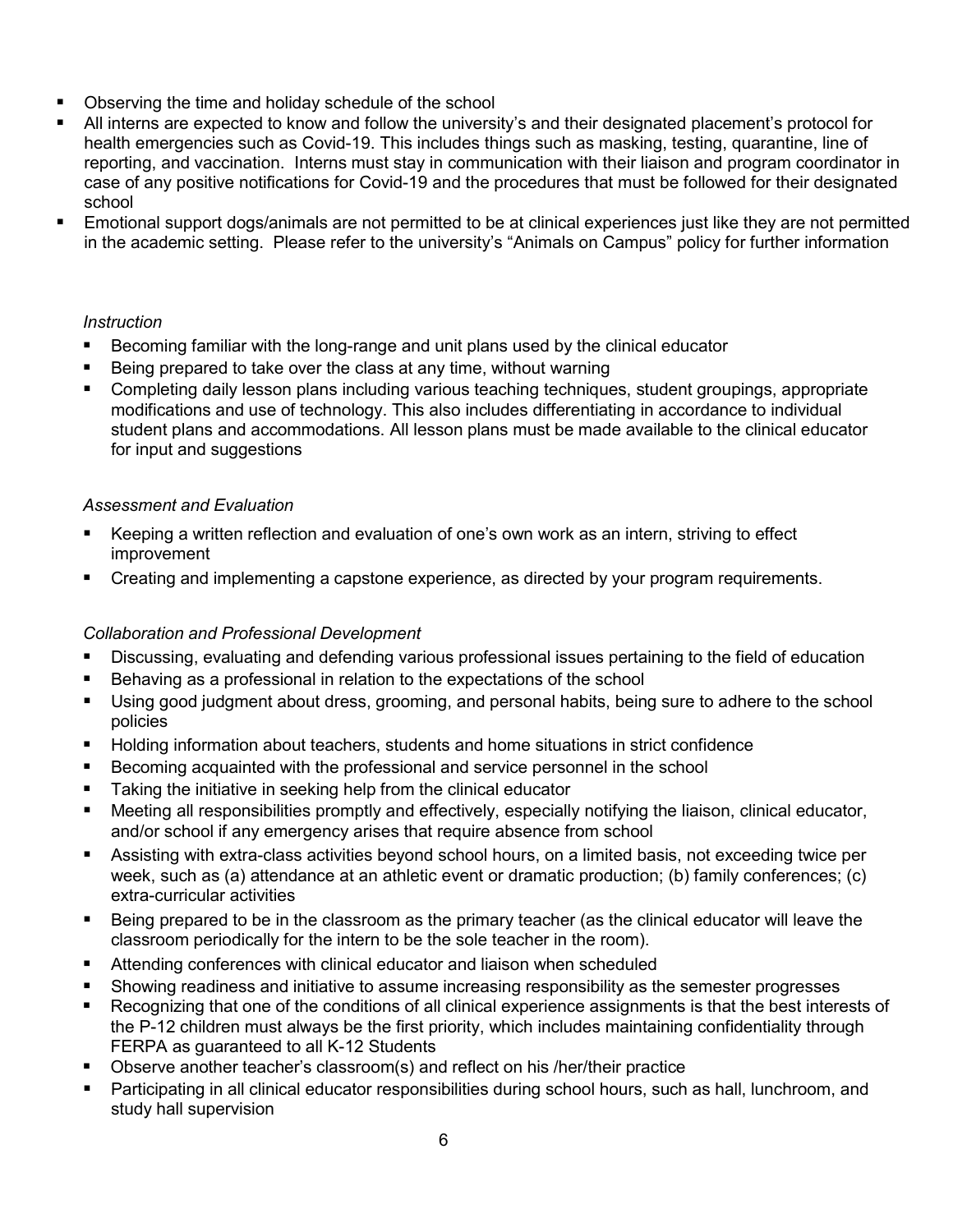- Realizing that an intern is permitted to carry the delegated responsibilities only as long as good ethical and professional conduct is maintained, and recognizing that the intern serves under the direction of the clinical educator, the principal, and the liaison
- **Communicating regularly with clinical educator and university (telephone, email, etc.)**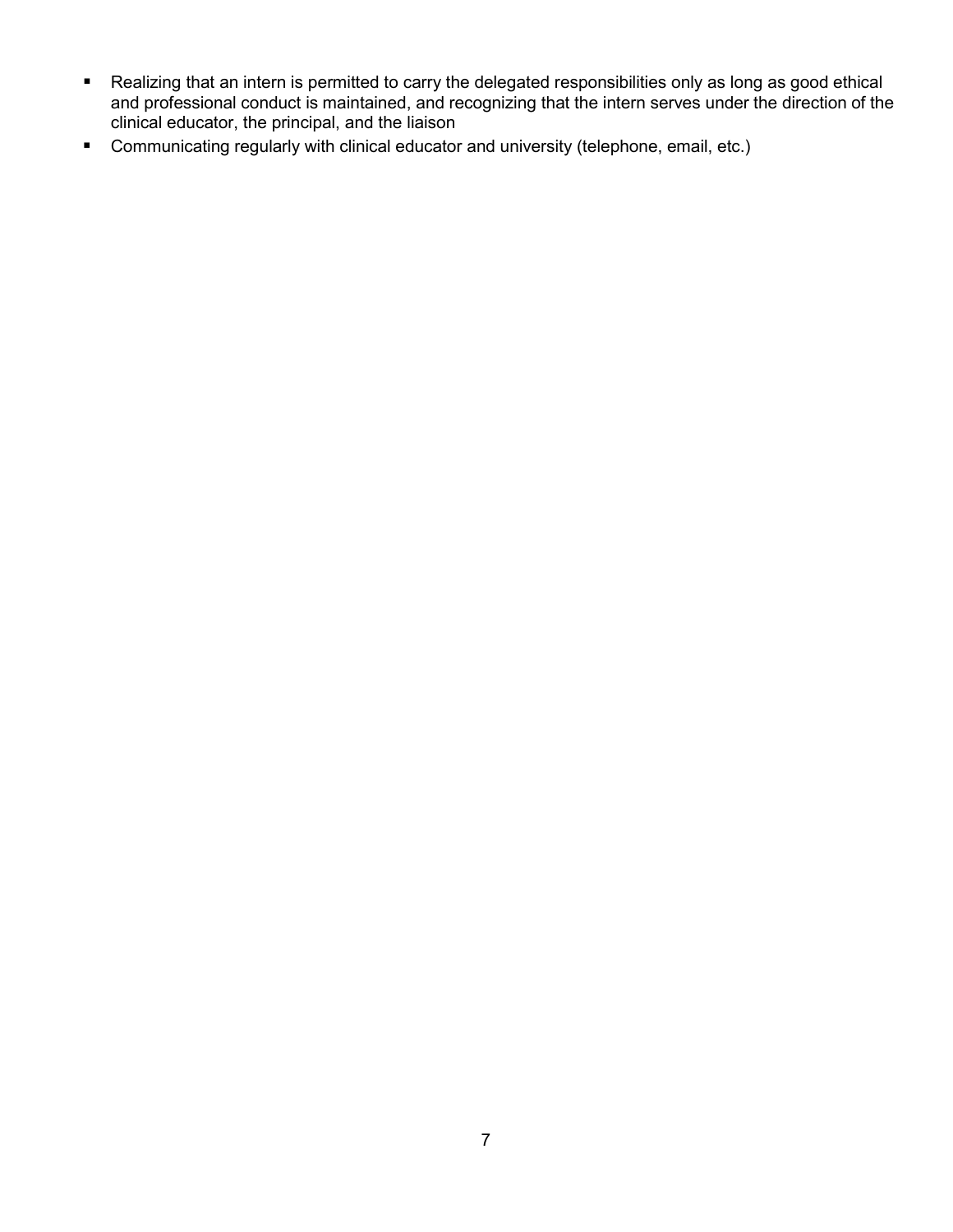## **Expectations of the Clinical Educator**

The clinical educator is a licensed teacher who accepts responsibility for the daily mentoring of an intern, and is the major influence in making the intern's experience successful. The most effective mentor is one who has a strong sense of efficacy about the influence of teachers on student learning. Good interpersonal skills, broad background knowledge in content and pedagogy, varied instructional techniques, and an emphasis on the importance of planning are characteristics of effective mentors. The clinical educator is responsible for:

#### *Orientation*

- Becoming acquainted with the background of the intern. A *Personal Data Record/Professional Statement* containing pertinent information is provided for this purpose
- Creating a welcoming atmosphere conducive to a harmonious working relationship with the intern
- Orienting the intern to the school. This includes helping the intern become acquainted with administrators, teachers, students, and service personnel. It involves helping the intern become familiar with available instructional facilities, resources, and technological equipment. It includes some understanding of the community and awareness of guidance and special education faculty and facilities, fire drills and other emergency procedures, holidays and special functions

#### *Instructional Support*

- Orienting the intern to the work of the classroom. This includes helping the intern understand the curriculum pattern, the long-range plan for the particular group of students, the plan of the current unit, and the grading system. An understanding of the individual needs of the students including some special study of individual student records is vital if the intern is to approach with understanding the task of guiding the learning experience of the group
- Finding ways for the intern to assist in the classroom as soon as possible after arrival. Every intern needs to feel useful and a part of the ongoing program in the classroom. Assisting from time to time even in minor tasks during the initial observation phase and co-teaching in the transition stage are important
- Providing an increasing number of opportunities for the intern to assume more responsibility for the work of the different classes, gradually working up to full responsibility
- Giving instructions and guidance to the intern in private conferences, refraining from interrupting while the intern works with the students. If the necessity should ever arise for the clinical educator to take control, it should be done in such a manner that the intern's pre-professional status is honored
- Being present in the classroom a majority of the time while the intern is teaching to provide an adequate basis for evaluation. Absences are needed, however, to provide the intern with a realistic experience. They should be planned in consideration of the needs and the safety of the students and the demonstrated competence of the intern. The clinical educator always retains full authority and legal responsibility of what happens in the classroom and can delegate responsibilities only temporarily to the intern. Interns are generally not held liable for injury or damages. However, as a precautionary measure, they are covered by the university's liability insurance policy
- Helping guide interns through face to face, hybrid or virtual teaching through health emergencies such as Covid-19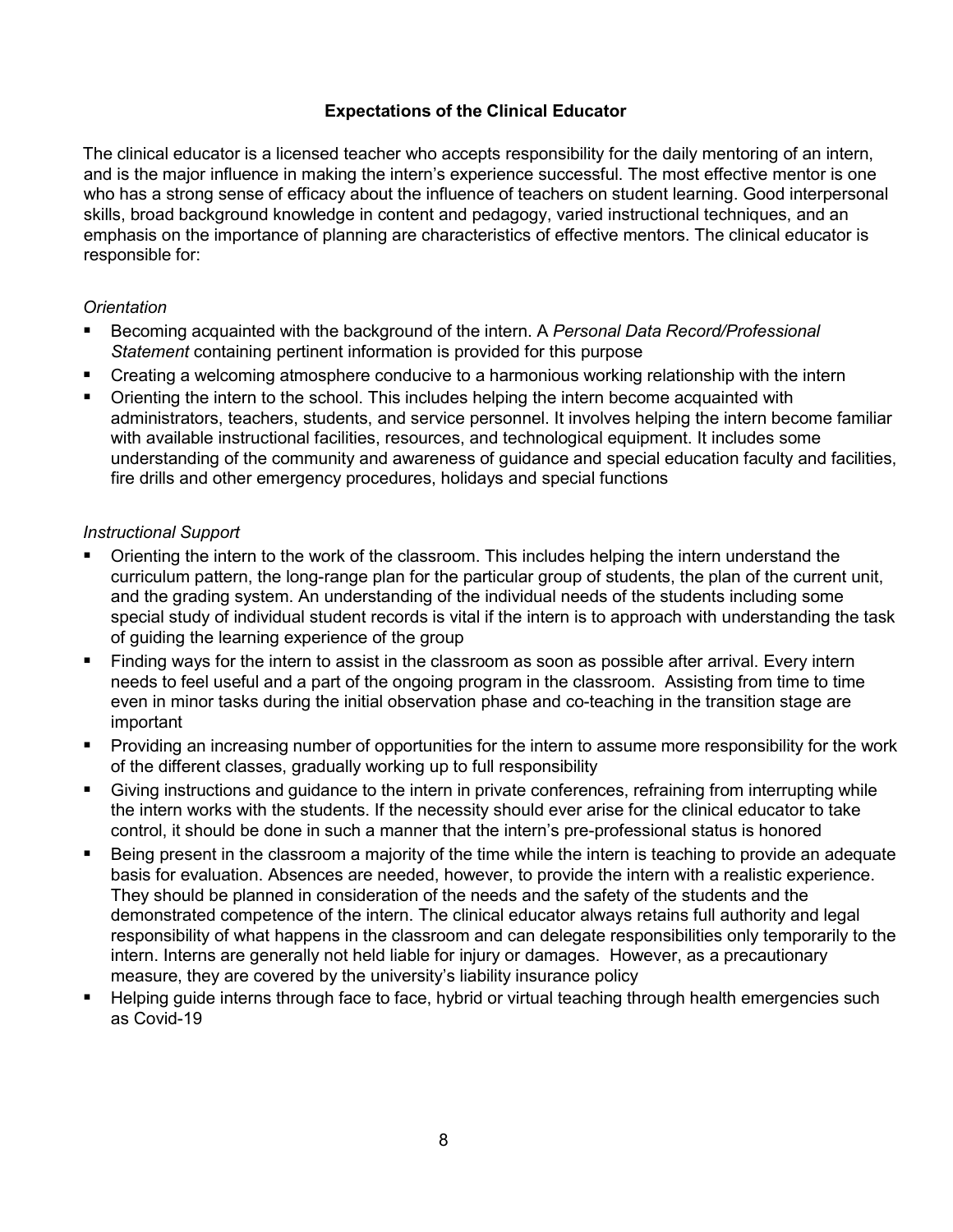#### *Assessment and Evaluation*

- Recording observations using the Ohio Standard for the Teaching Profession based observation form and/or other forms tied to specific licensure programs. These should be shared with the intern in the post observation interviews providing written feedback specific to the intern's teaching acts and interactions
- Informing the intern of his/her academic progress frequently using reflection tools from each respective program during clinical experience
- Supervising and mentoring the intern while documenting their growth over time with sufficient frequency to secure a reasonably accurate appraisal of competence as a prospective teacher through formal evaluation tools, writing a letter of recommendation/summary of practice upon completion of the clinical experience
- Maintaining confidentiality as required by FERPA for all University of Dayton students

## *Collaboration and Professional Development*

- Attending informational sessions and professional development workshops throughout the term held at the University of Dayton and/or in the schools
- Planning, participating, and implementing professional development experiences, such as informal seminars with interns, building-wide teaching seminars, self-studies with liaison, etc.
- **Determining the final grade for the intern in conjunction with the liaison**

#### *Expectation Overview*

- **2 CPAST evaluations completed, 1 at midterm and 1 toward the end of the term**
- 1 Letter of Recommendation for the intern, 1 copy given to the intern and 1 copy to the University Liaison
- Informal observations documented
- Regular communication with the University Liaison including any concerns with attendance, performance, professional dress, lesson plans or other items that do not meet the expectations of the Teacher Education preparation program

## **Expectations of the University Liaison**

The liaison assumes these responsibilities for supervising the activities of the intern:

#### *Orientation*

Providing an orientation explaining site specific and scheduling expectations of respective programs

#### *Instructional Support*

 Supporting the growth of the intern with knowledge of effective teaching methodologies, developmental supervision, research based best practices, and content area expertise

#### *Assessment and Evaluation*

- Recording observations using the Ohio Standards for the Teaching Profession based observation form is expected during each visit. Liaisons use a tool called Candidate Preservice Assessment of Student Teaching (CPAST). Depending upon the program, the liaison will observe the intern four to five times spaced at regular intervals. Written feedback is provided to the intern in the post-observation interviews
- Collaborating and conferencing with the clinical educator and intern in order to document, inform, and monitor the intern throughout the clinical experience using written feedback or intervention plan if needed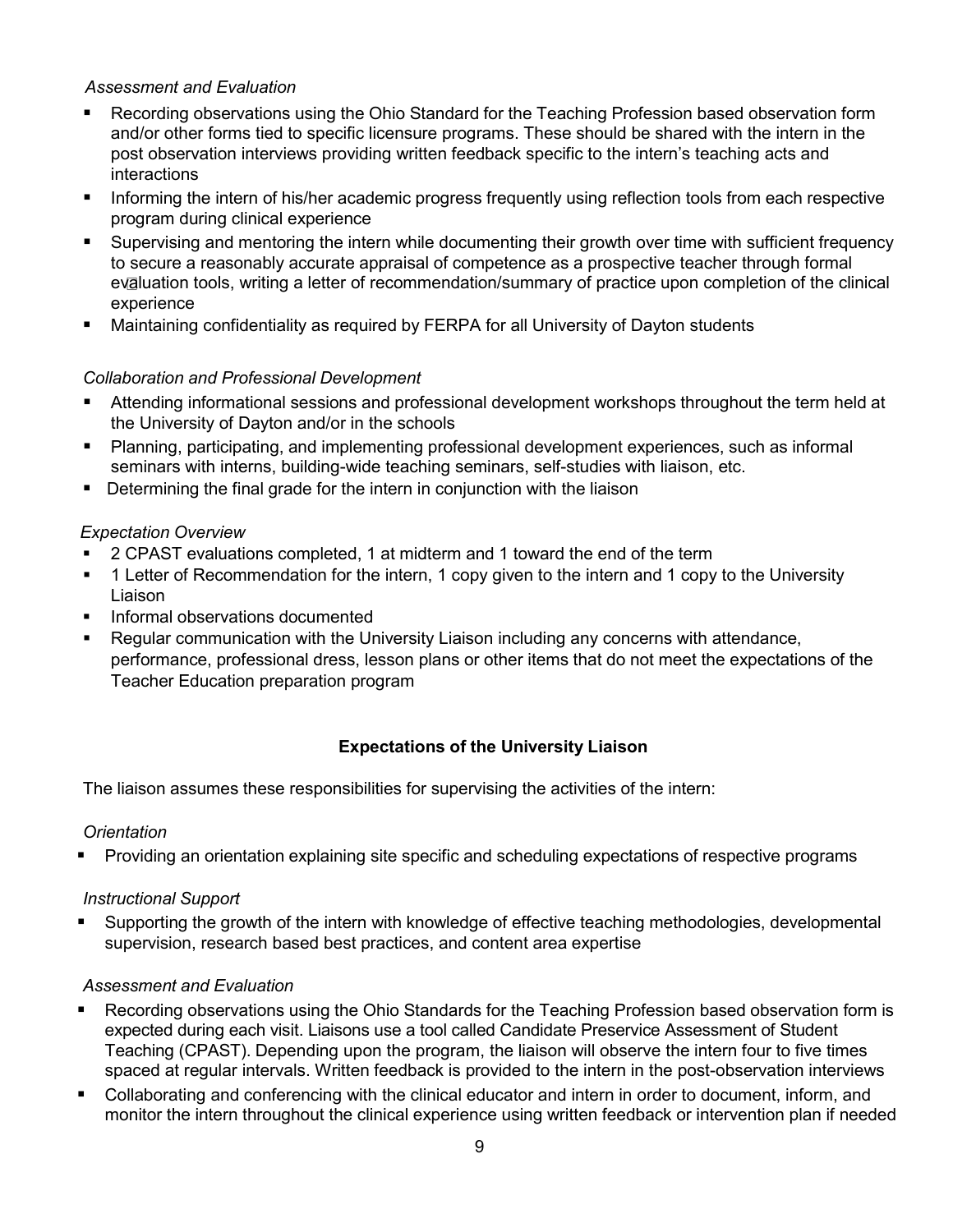- Collecting and forwarding assessment forms to the University of Dayton's Education Field Office at the end of the term – including evidence of multiple observations, the Mid-Term and Final Assessments, Clinical Educator Letter of Recommendation/Summary of Practice and Liaison Letter of Recommendation/Summary of Practice
- Writing a letter of recommendation/summary of practice for the intern at the end of the placement

#### *Collaboration and Professional Development*

- Promoting a thorough understanding of clinical experience through seminars and/or meetings with principals, clinical educators, and interns
- Visiting schools regularly to consult/collaborate with clinical educators while mentoring and documenting the growth of the interns
- Collaborating and conferring with clinical educator to determine the final grade for clinical experience
- Facilitating professional development seminars in collaboration with the clinical educators and/or building faculty for interns and/or clinical-educators. Some seminars may include: professional conversations (based on observations, strategies, etc.), classroom management, differentiated instruction, book study, scripting, grant writing, action research, and/or other topics of interest
- Safeguarding the interns from being assigned the role of substitute teacher. In the event of the absence of the clinical educator, a substitute teacher must be in the classroom, even though the intern may teach all or part of the day
- Helping guide the intern and clinical educator through expectations of virtual, hybrid or in-person during a health emergency such as Covid-19

#### **Expectations of the Principal**

The principal is responsible for:

#### *Collaboration and Professional Development*

- Safeguarding the interns from being assigned the role of substitute teacher. In the event of the absence of the clinical educator, a substitute teacher must be in the classroom, even though the intern may teach all or part of the day
- Safeguarding the intern from involvement in teacher strikes. The University will remove interns from the school in the event of a strike
- Assisting with problem situations upon request of the liaison, clinical educator, or intern
- Maintaining the same protocols for interns as clinical educators through any type of health emergency including Covid-19

#### **Intern Evaluation Grading System**

During the experience, the clinical educator and liaison will convey to the intern a grade indicative of his/her academic standing to date. The clinical educator, in collaboration with the liaison, will be responsible for the final grade as it relates to the Ohio Standards criteria and/or the programmatic, licensure standards.

The evaluation of the work of the intern is a collective effort involving the intern, the clinical educator, the liaison, and at times, the building principal. Self-reflection continually conducted by the intern is one of the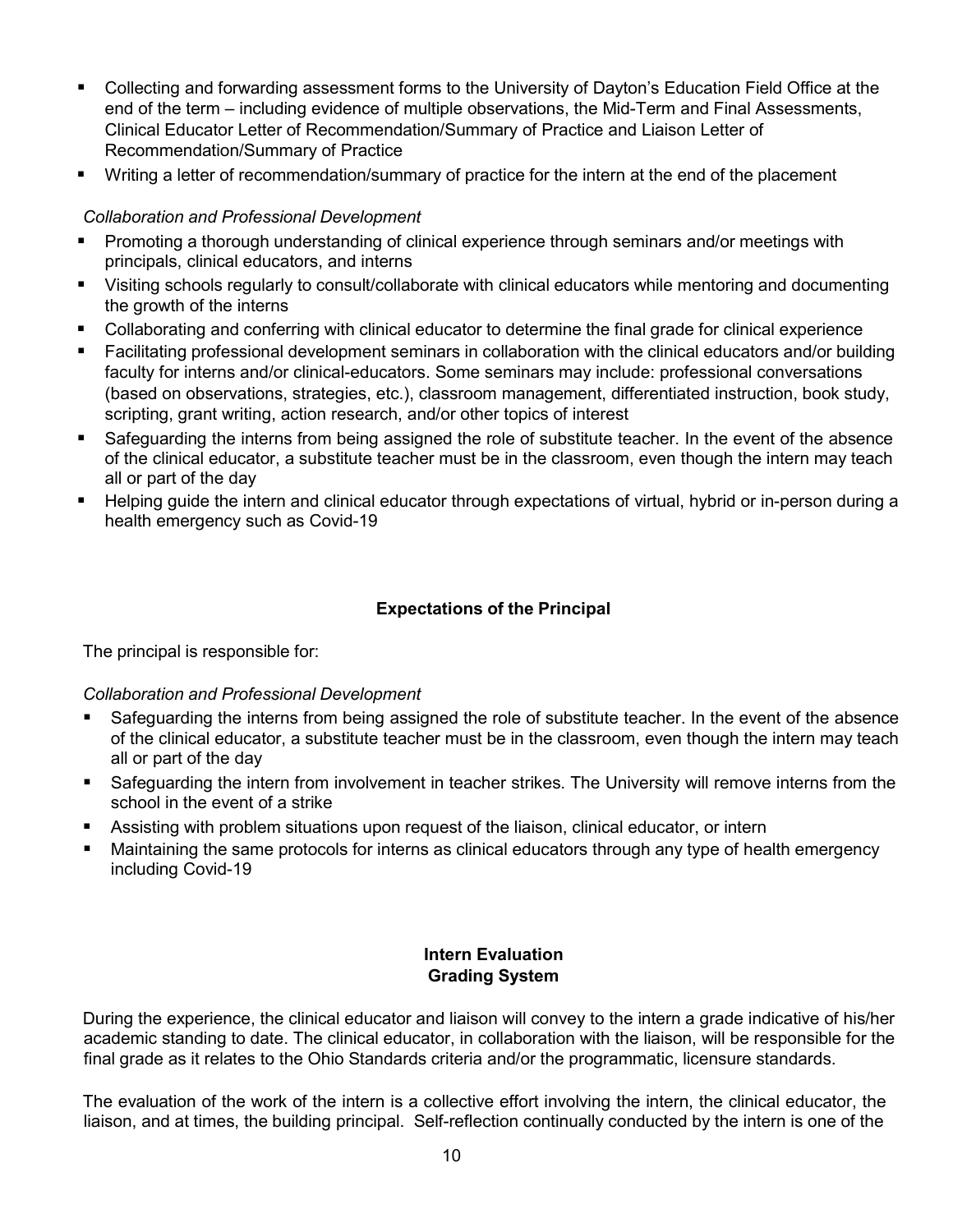most important elements of evaluation. During the experience, the clinical educator and liaison will convey to the intern a grade indicative of his/her academic standing to date. It is expected that frequent conferences between the clinical educator and the liaison will result in reasonable agreement concerning the academic grade. The clinical educator and liaison will be responsible for the final grade.

Undergraduate letter grade will be determined in accordance with definitions in the following paragraphs.  $A, A-, B+,$ B, B-, C+, C, C-, D, and F are grade options as well.

The post baccalaureate letter grade scale: A, A-, B+, B, B-, C, and F.

- techniques are evident.  $\blacksquare$  A – This intern possesses personal and professional qualities associated with outstanding beginning teaching; knowledge of subject matter is characterized by both breadth and depth; acquaintance with pedagogical strategies and
- command of subject matter or use of instructional techniques. ■ B – This intern has a reasonable command of subject matter and teaching techniques and possesses the personal qualities associated with acceptable performance as a beginning teacher, but still evidences need for growth in his/her
- C This intern's knowledge of subject matter and/or teaching techniques is significantly weak in some specific way.
- D This intern is able to finish the assignment, but has a major subject matter or pedagogical weakness. (The grade of D is not used for graduate students.) This intern will not be recommended for licensure.
- F This intern's performance is inadequate and/or unprofessional. This intern will not be recommended for licensure.

## **Other Related Information**

#### **Ohio Standards for the Teaching Profession Evaluation Forms and Mentoring**

 OSTP framework observation/assessment form supplied by the Education Field Office. Forms are available from the liaison or the university's Education Field Office website. Clinical educators are to use the Candidate Preservice Assessment of Student Teaching Tool (CPAST) for

Further Information: https://udayton.edu/education/departments\_and\_programs/edt/ed\_field\_office.php

#### **Ohio Assessment for Educators**

 Interns in the different programs are expected to pass two to three Ohio Assessment for Educators exams depending on their licensure and concentration. If warranted, some interns may choose to take the Assessment of Professional Knowledge test.

Further information: http://education.ohio.gov

#### **Applying for a Teaching License**

 fingerprinted for background check purposes. Electronic fingerprinting is available in the Office of Public All interns leading to Ohio Licensure must verify they are in "good moral character" and interns must be Safety.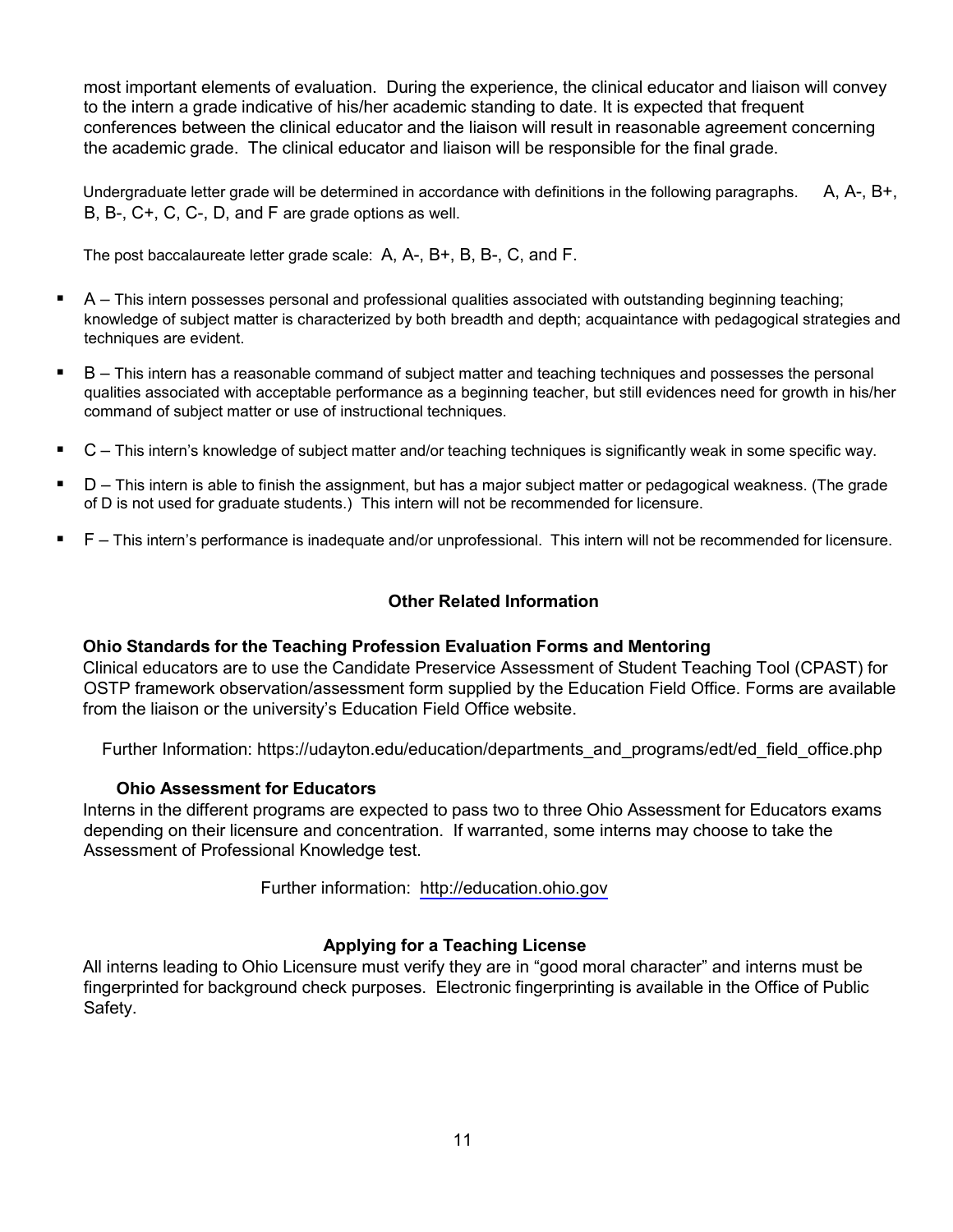The submission and approval for first-time license applications must be completed online. Each applicant for licensure will need a Safe Access for Educators (SAFE) account with the Ohio Department of Education found in the Ohio Department of Education website. Each applicant must create a SAFE account. Once the SAFE account is validated, you may submit an application for an initial license. The system accepts payment by credit card. The SAFE account must be completed before the clinical experience begins.

Requirements for the various types and grade of licensure are described in the bulletin published by the Ohio State Department of Education entitled "Laws and Regulations Governing Licensure." This bulletin may be examined in the School of Education and Health Sciences Dean's office. Information concerning out-of-state requirements for licensure may be obtained from the applicable state education department or board of education websites.

#### **Time Limit for Licenses/Endorsements Applications**

Students in the teacher education licensure programs must apply for the State of Ohio and out of state licensure within 12 months of their program completion.

This means that students who apply after the 12-month policy will have to appeal to the Licensure Officer and may have to take additional coursework.

#### **Applying for a Teaching Position**

The University of Dayton's Career Services, http://careers.udayton.edu, offers the *Hire a Flyer Network* to assist undergraduates and graduate interns in securing employment.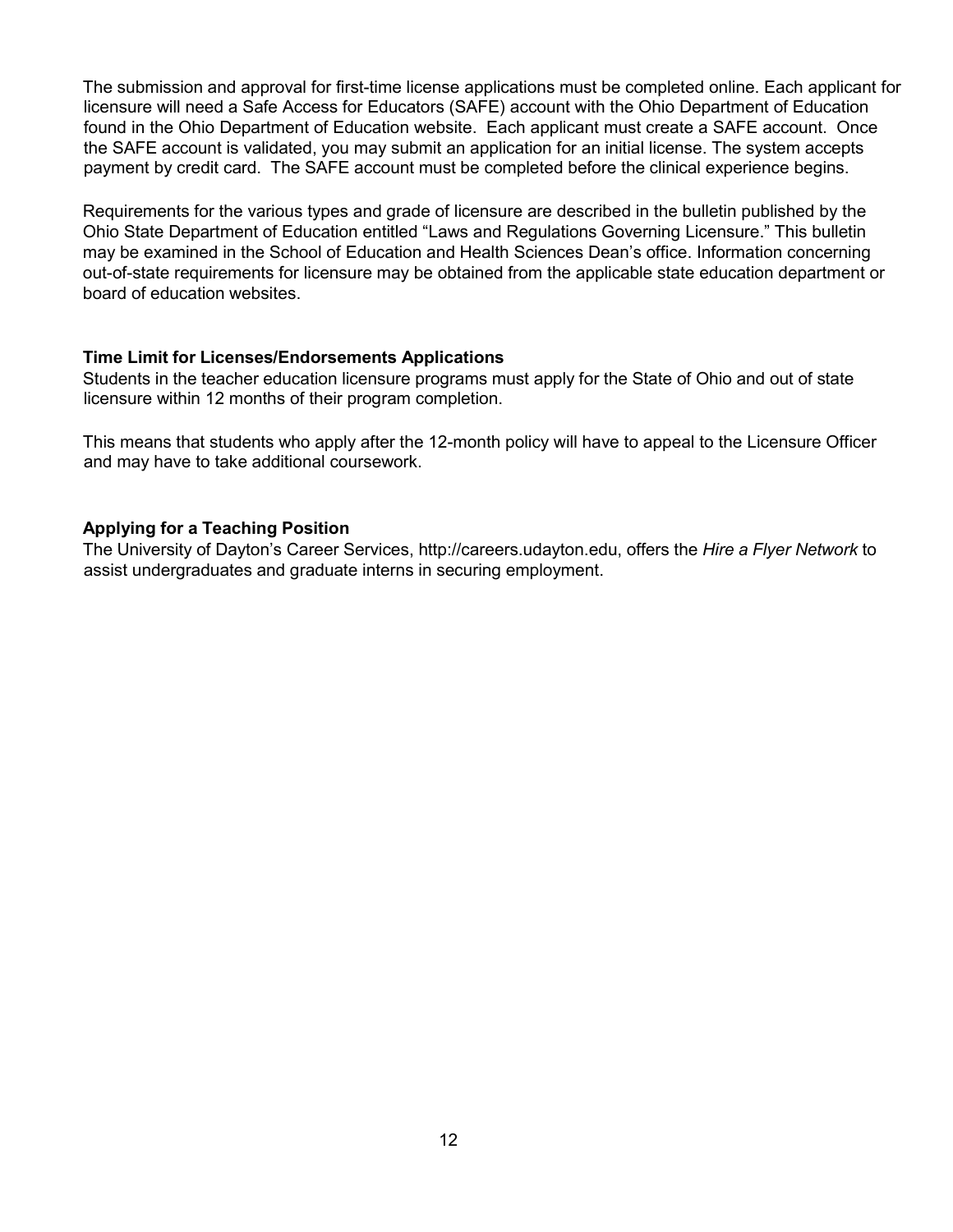## **Policies and Procedures Governing Relocation or Removal from Clinical Experience**

 success of every teacher licensure candidate. We work closely with every candidate to ensure a positive experience in the P-12 school that supports the goals of the candidate's specific program.However, circumstances may arise in which an intern may be removed from the school setting and, possibly, the clinical experience. The faculty at the University of Dayton and our clinical educators in our school partnership sites are committed to the

#### **Candidate-Initiated Removal**

 If a teacher candidate chooses to withdraw from the internship for medical reasons or other acceptable major causes, the candidate must notify their university liaison and the Education Field Office. The Coordinator of the Education Field Office will cancel the school assignment with school district officials.Withdrawal policies as stated in the Undergraduate paperwork has been filed and approved for withdrawal from the coursework. and/or Graduate Catalogs will apply. Candidates are ultimately responsible for ensuring that the appropriate

#### **Relocation**

 In cases of extenuating circumstances in which there is a logistical problem or supervision issue within the original setting (e.g.,clinical educator becomes unable to continue, there is a traumatic event influencing thesetting), a candidate may be relocated under another placement. Such a change requires approval of the Program Coordinator who completes the Change in Placement Request Form. This form must then be turned in to be signed by the Department Chair and then turned in to the Education Field Office Coordinator.

#### **School and/or University of Dayton Initiated Removal from Final Clinical Experience**

 If a review of a candidate's performance in the clinical experience reveals that he/she is not making satisfactory progress toward meeting program goals, a formal Intervention Plan will be written that describes:

- **The area of concern**
- **Goals to be accomplished by specified dates;**
- **Actions necessary to meet stated goals**
- **Criteria to determine success; and**
- Support that will be provided by the Liaison, Clinical Educator, and/or others to assist in meeting stated goals, evaluate progress, and provide feedback on progress

 The Intervention Plan will be written by the clinical educator and university liaison and must be shared with the Education Field Office. Suggestions and deadlines for improvement are made in writing and signed by all parties. The understanding and implementation of stated goals through a formal monitoring of progress. If the candidate does not meet the requirements of the Intervention Plan by the specified dates, he/she, at the discretion of the appropriate personnel, can be removed from the clinical placement. The clinical educator and the liaison will provide detailed .<br>documentation of the reason(s) for recommendation of removal. Copies of the written documented evidence will be provided to the Licensure Program Coordinator and the Education Field Office Coordinator. Based on the information Licensure Program Coordinator will make a recommendation for either: individuals responsible for the implementation will meet with the licensure candidate to support the candidate's presented, the candidate's success in meeting the identified goals for improvement will be assessed. At that time, the

-Relocation of the student and continuation of the clinical experience; or

-Withdrawal from the clinical course without relocation; Program Coordinator determines replacement coursework for degree completion

A candidate who does not report to his/her assigned school setting or does not respond to contact from appropriate school and/or university personnel can be immediately removed from the placement without requirement of a formal Intervention Plan. A decision to not to relocate a candidate in a subsequent school placement can be appealed to the Chair of Teacher Education.

#### **Appeal Process**

Students can appeal decisions made by the department. Students must write up their concerns, presentthem to their liaison, who will in turn discuss with the Program Coordinator. Lastly, the Chair of the department will be consulted.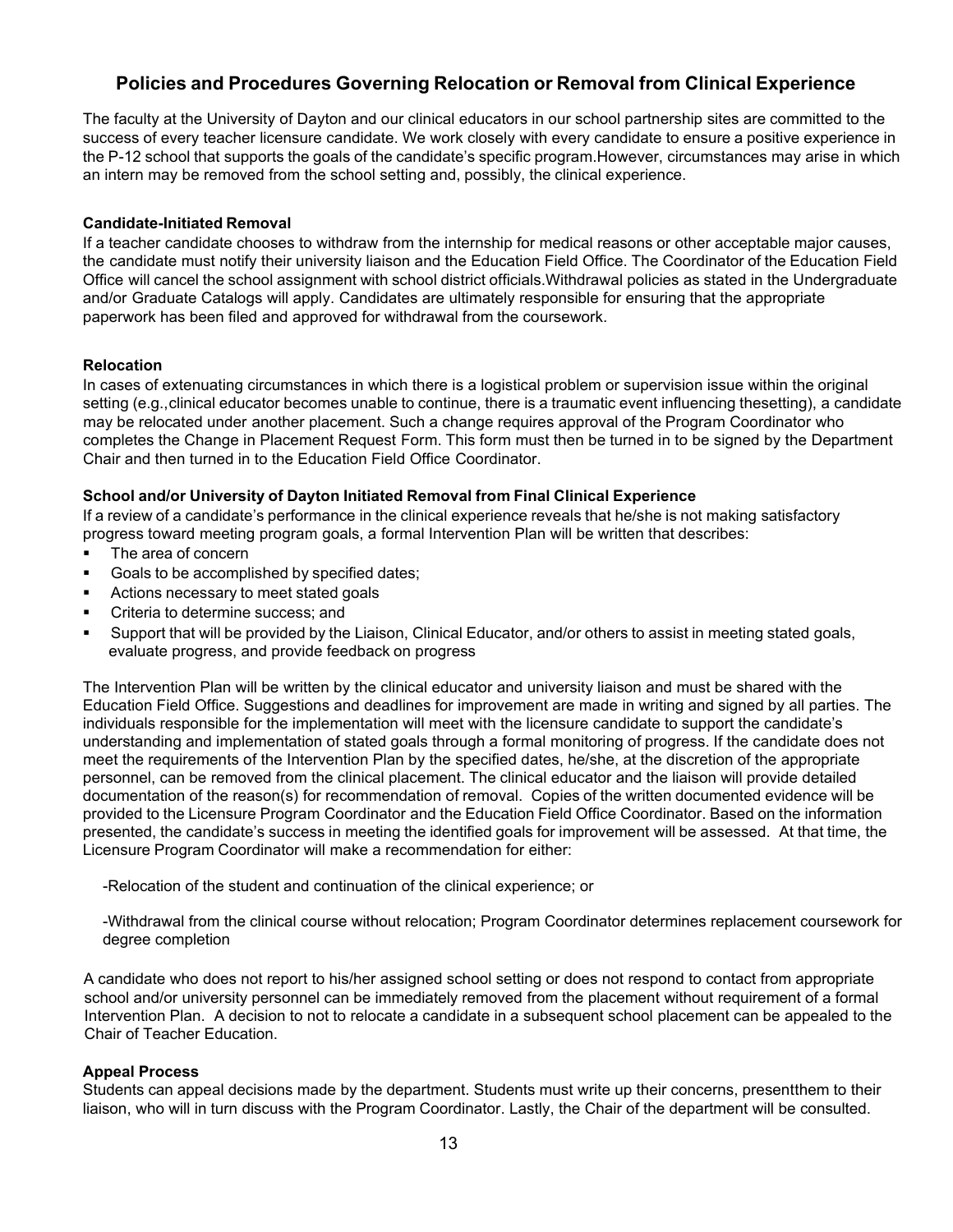#### **Emergency Removal**

 A teacher candidate may be removed from the school site for violations of professional conduct and/or when there is herself, P-12 students, other UD candidates, and/or school – or university-based personnel and/or when the candidate's continued presence may be disruptive to the community or to the mission of the school or the university's teacher education program. Alleged infractions will be brought to the immediate attention of the Coordinator of the Education Field Office or university faculty/liaisons, who will submit a written report of the allegations no later than reasonable cause to believe that the candidate is an immediate threat to the safety, health, or welfare of himself or three working days following the initial contact with university personnel.

## **Ability to Perform Teacher Performance Responsibilities**

 Teacher candidates must attest to the fact that they are able to carry out teacher performance as described in the  classroom with student. document above and with or without reasonable accommodations responsibilities and duties as the only adult in the

#### **Please Note:**

#### **Reasonable Accommodations**

 To request accommodations due to a disability; please contact the Office of Learning Resources in the Roesch Library 033, (937)-229-2066. If you have An Accommodation letter from the Office of Learning Resources indicating that you have a disability or a medical condition, which requires accommodation, please present it to the university faculty so we can discuss the accommodation you might need in class.

 The University of Dayton does not discriminate on the basis of age, race, color, creed, national or ethnic origin, or sex, not against otherwise qualified handicapped students in its admissions policy and academicstandards, nor in the granting of scholarships, loans, and other financial aid, nor in the planning and administration of its academic, athletic, and other programs, services and activities.

#### **Application for a New Field Placement**

 The placement of a clinical experience intern is a serious commitment for the intern, the clinical educator and the university. If for any reason the intern chooses not to honor and/or complete his/her commitment in the original academic term, but would like to complete it in the future, the following guidelines will be followed:

 -The intern must **resubmit** his/her clinical experience application in the semester prior to the expected internship in order to be considered for a new placement.

 -The intern must submit a letter **detailing an action plan** explaining the steps he/she will complete, in order to ensure  his/her success in the new placement.

Each application will be considered on a case-by-case basis by an EDT faculty committee. **Any studentintern that self-selects out of their initial placement is not guaranteed that his/her new application will be accepted, or that it is possible to secure another placement.**

 **and removal from the clinical experience. I have read and understand the preceding statement concerning the policies and procedures governing relocation**

| Teacher Licensure Candidate Printed Name   | Date |  |
|--------------------------------------------|------|--|
|                                            |      |  |
| Teacher Licensure Candidate Signature Name | Date |  |